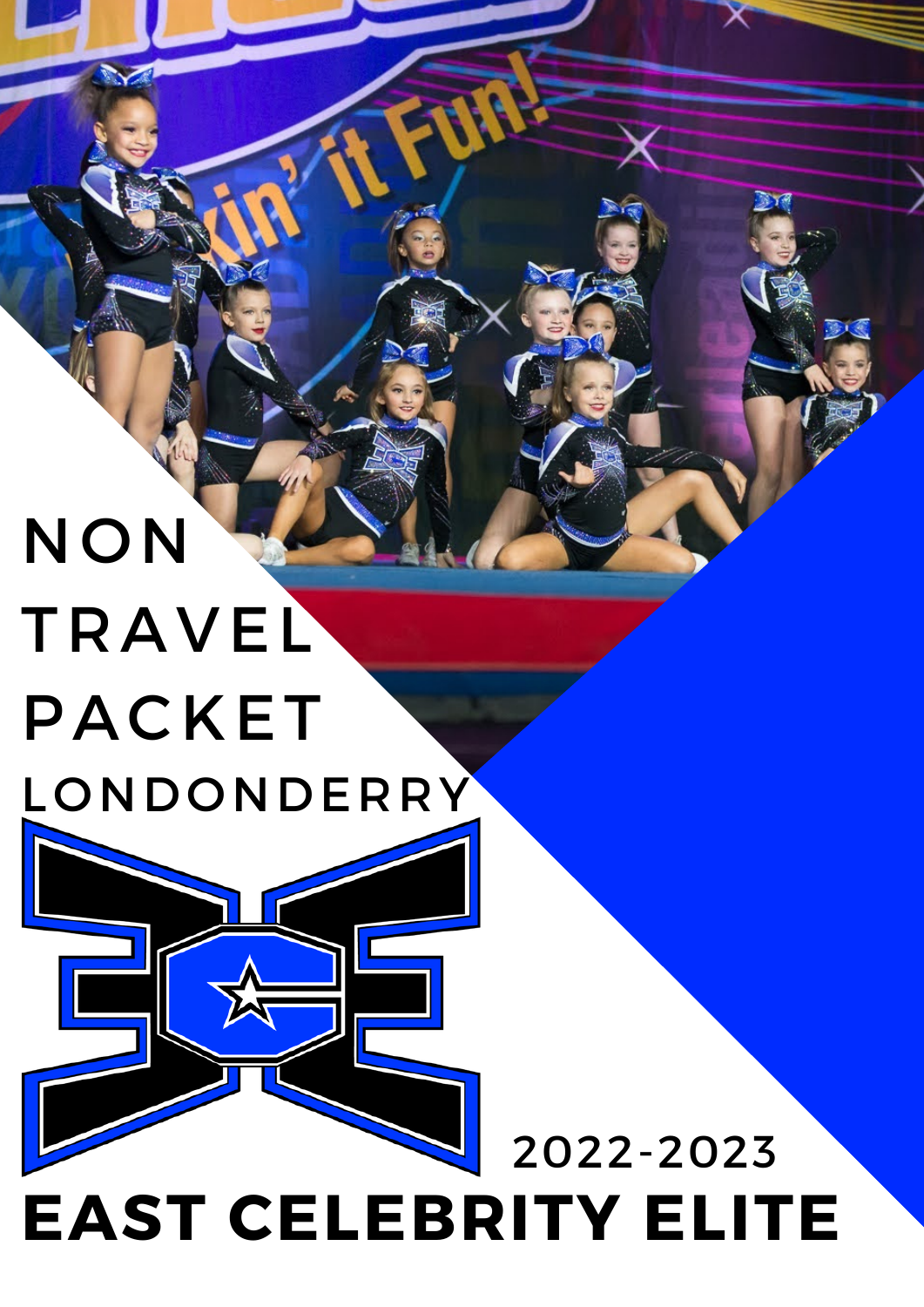## WELCOME TO EAST CELEBRITY ELITE'S COMPETITIVE ALL-STAR CHEER PROGRAM! WHAT TO EXPECT AT EAST CELEBRITY ELITE IN 2022-2023:

- Teams for all ages and ability levels.
- Expert training in a safe, fun and positive atmosphere.
- Top notch tumbling instruction from some of the industry's best tumbling coaches.
- A professional, knowledgeable and caring staff who deliver excellent training while instilling values of teamwork, dedication, and cooperation to all of our athletes.

To all of our current ECE families, thank you for your continued loyalty and support. You are what makes ECE the best gym in New England. If you are new to ECE this season, we feel fortunate that you have chosen our gym as your home for the 2022-2023 season and we welcome you to our family! We ask that you and your parent/guardian review this packet and read EVERY PAGE.

You will not be allowed to participate in any classes, practices, camps, clinics, or choreography sessions until these important items are returned with the proper signatures.

East Celebrity Elite is home to the 2015, 2017, and 2019 World Champions. All of our teams from Levels 1-6 have won hundreds of National Titles, Grand Championships, Choreography Awards, as well as 8 Summit Titles. Our program is very competitive, and we strive to push our athletes to succeed in a motivating, positive, and competitive environment.

### 2022-2023 PROGRAM FEES

It is our goal in this packet to provide all East Celebrity Elite cheerleaders and families with a cost breakdown for the 2022-2023 season in its entirety. Please realize that some of these costs are ESTIMATES. When an exact cost is not available, we have tried to provide a price range. Often times we are asked by families to give a total cost for the entire season. This is difficult to do as there are many variables that can make costs fluctuate from one family to the next. For instance, some will participate in fundraising, while others will choose not to. Please realize that not all of these fees are due at one time, but are spread out throughout the year.

### TUITION FOR EAST CELEBRITY ELITE TEAMS ALL TEAMS - \$120 / MONTH

\*\*The first month of tuition is due the week of June 6th. Please note the above price includes one open gym per week.

### MULTIPLE CHILDREN IN THE PROGRAM

- 1st Child | Full Price
- 2nd Child | 20% off
- 3rd Child | 50% off
- 4th Child | Free

Your tuition is the one fee that you will pay on a regular, monthly basis. All other fees are one time fees spread out throughout the season. There will be a fee of \$30 for any returned check.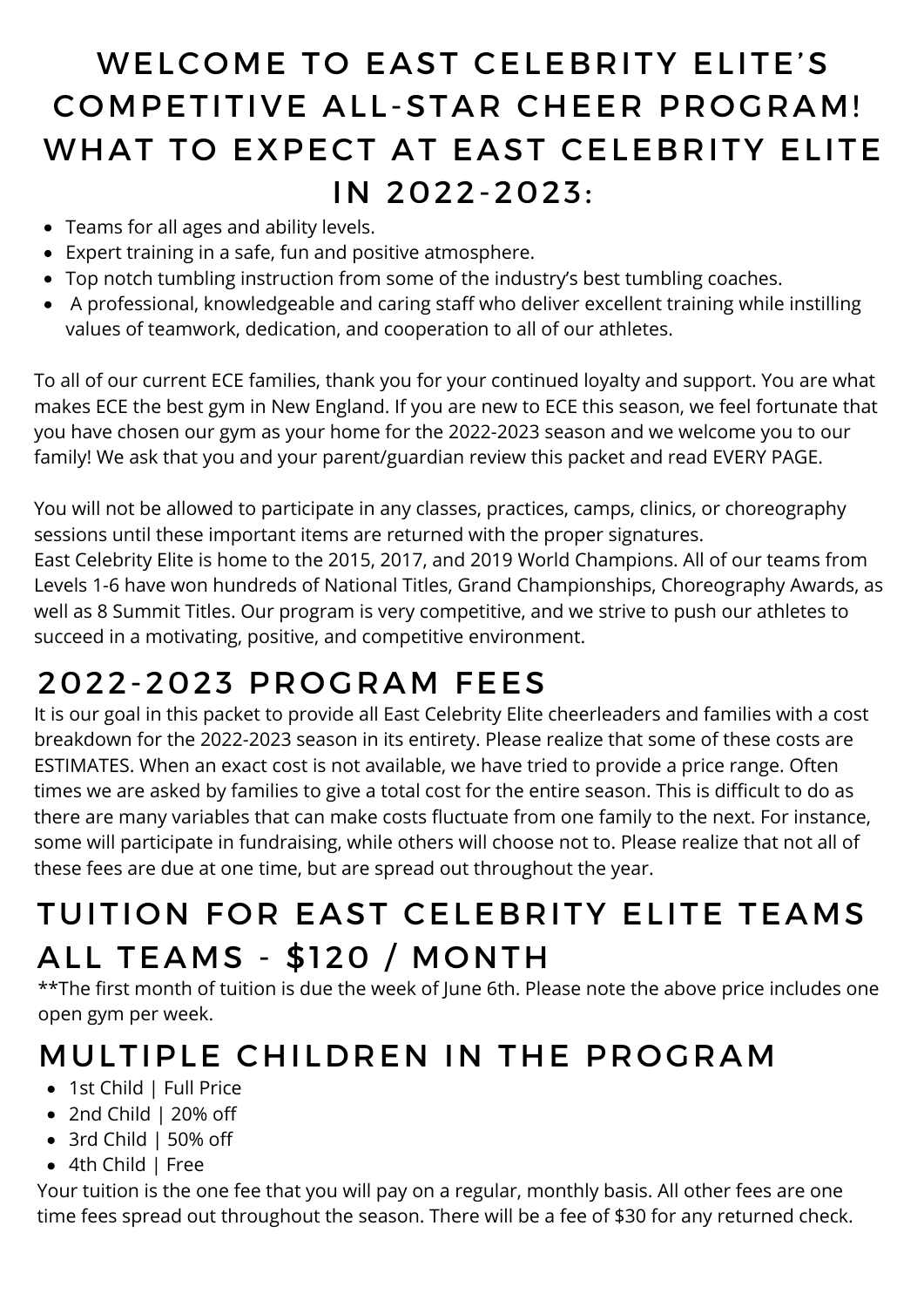# CHOREOGRAPHY AND CLOTHING FEES

Every child will be required to pay a choreography fee for their routine. We hire many professional choreographers and music producers. Your music fee is part of your choreography.

#### **CHOREOGRAPHY FEES**

#### $•$ \$215

Every child will be required to pay a choreography fee for their routine. We hire many professional choreographers and music producers. Your music fee is part of your choreography fee.

#### **CLOTHING FEES**

#### All Teams- \$110

This is your practice wear for the season. Clothing will include one practice outfit, one practice shirt, and a team scrunchie. This is an estimate and may fluctuate slightly.

#### **SNEAKERS**

Sneakers will be available for purchase in the Pro-Shop at your convenience. This is an additional cost separate from uniform. Sneakers may be purchased at any time during the season.

#### **UNIFORM/APPAREL**

• \$275 (estimated)- Due the week of August 1st

Full year Non Travel teams will have a different uniform than our traditional Full Year teams. These uniforms will be the same as our Half Year uniforms last season. No child will be sized unless their payment is paid in full.

#### **COMPETITION ENTRY FEES**

#### • \$700 (estimated)

There will be competition fees due prior to competing. We are currently in the process of choosing these competitions. An estimated cost of \$700 for ALL competitions combined, per athlete. These fees will be due in 2 payments one on November 15th, 2023 and December 13th, 2023.

# REFUNDS

#### **PLEASE READ THIS RULE THOROUGHLY**

MONIES ARE NON-REFUNDABLE AND NON TRANSFERABLE. Any payment for uniforms, competition fees, trips, tuitions, camps, clinics, choreography, etc. are non-refundable. You also lose the rights to any garments that you have paid for or put a deposit on. If your child decides to leave the program, or is asked to leave the program, you will not be reimbursed for any deposits or payments made.

East Celebrity Elite reserves the right to move an athlete from one team to another at any point in the season. ECE is NOT responsible for reimbursement for any travel arrangements if your child is moved from one team to another, made an alternate, or removed from the program.

Should ECE have to shut down due to a pandemic, health crisis, natural disaster, or any other event that is outside ECE's control, we will seek reimbursements for any events we are unable to attend. If a refund is issued to us we will refund our customers. If we are not refunded, we will not be able to issue refunds to our customers. Tuition will still be charged throughout any future closure. ECE will convert to a virtual platform in any instance where in person contact is prohibited.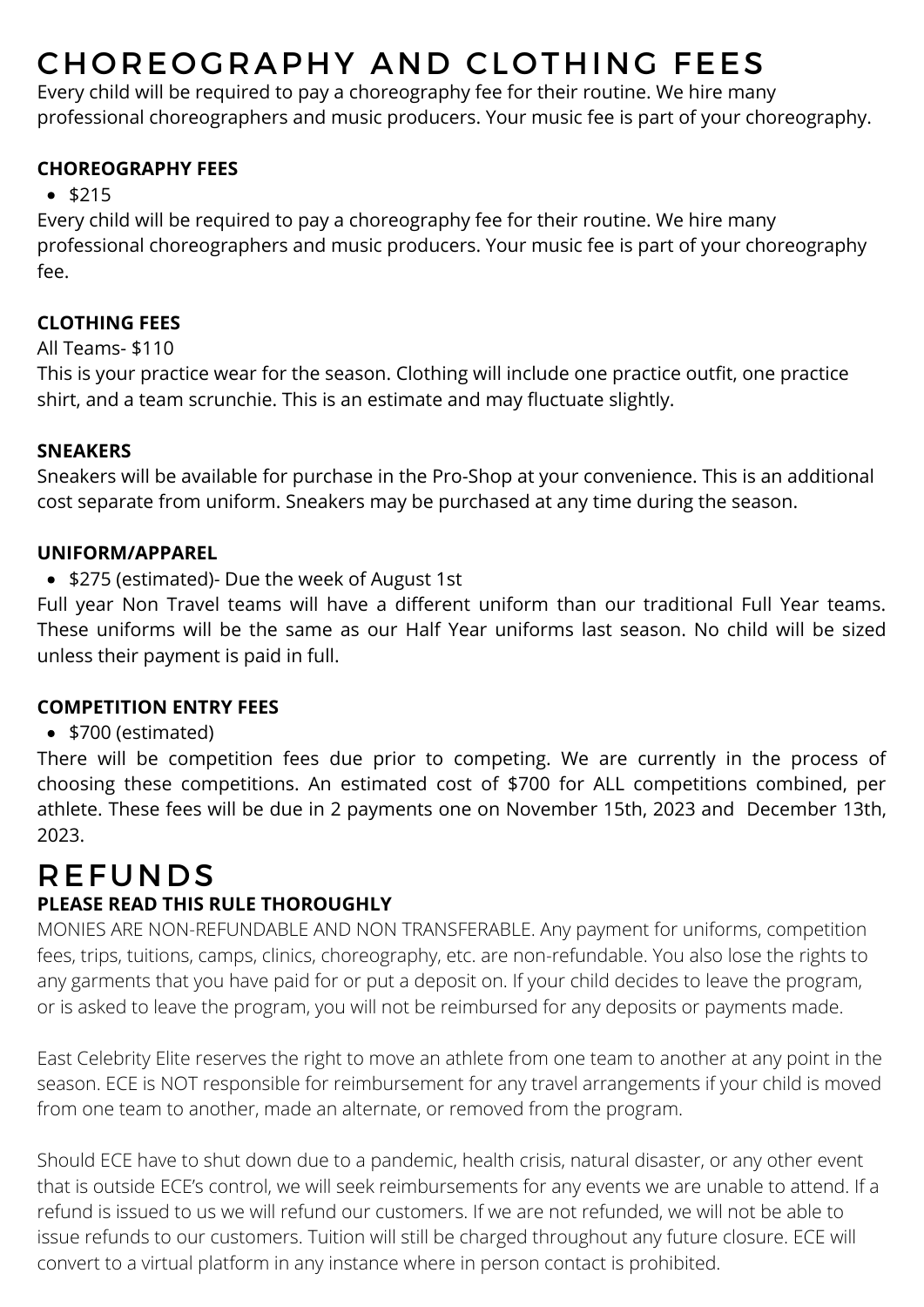# PAYMENT DUE DATES

Please be sure to adhere to the payment due dates, as your child will not be able to participate in any East Celebrity Elite practices with an outstanding balance. No child will be permitted to participate in any classes, open gyms, private lessons, etc. with a past due account. No child will be permitted to order merchandise from the Pro Shop with a past due account. **Please understand that by the end of July you will be receiving your travel/competition schedule, which will include all competition fees and due dates.** Accepted forms of payment are cash, check, money order, or credit card paid directly to the front desk/portal. **TEAM MOMS DO NOT COLLECT THESE FEES.**

# ABSENTEE POLICY

Every cheerleader is required to be at every practice, camp, choreography session, and special event. Please note that if you do not adhere to the above rules, you can be removed from the team. East Celebrity Elite reserves the right to remove any child from the program because of excessive excused absences as well. If your child has practice, and their sibling is traveling to a competition on another team, you will have to use an unexcused absence for the child missing practice.

Starting in September, each cheerleader will receive **TWO unexcused absences**, which can be used at your discretion. **Please note that you will not be able to use these unexcused absences** during the week of a competition. (ie, the two practices prior, that includes the weekday and weekend practice)

Once you have used these two unexcused absences, you will be notified by your athlete's coach. If you miss another practice, you will be removed from the team. We suggest that you use these wisely, and only when necessary. This attendance policy has been put in effect to ensure that all cheerleaders participate with the same amount of commitment level. **THIS RULE WILL BE STRICTLY ENFORCED.** You cannot miss competitions for any reason.

Summer practice attendance is also very important, as we utilize these months for skill building purposes. We do want families to be able to vacation together during the summer months, but ask that no child miss more than two weeks of practice during the months of June, July, and August. You must provide any dates you will be missing to your coach in writing at the start of the season. If you are able to coordinate your own vacations with gym closings, it is much appreciated. East Celebrity Elite will be closed from:

#### July 1st- July 17th

August 31st- September 5th (Some teams will have choreography during this time.)

### EXCUSED SCHOOL CHEER PRACTICES

East Celebrity Elite WILL go around the following:

#### **High School scheduled practices, games, competitions (FOOTBALL SEASON ONLY).** 1.

We require that every cheerleader pass in a practice and game schedule at the beginning of each season. If your high school coach decides to add additional practices, these will not be excused. Please note, the only time we CANNOT accommodate your high school schedule is if your high school team practices on the same day and same time as your ECE practice.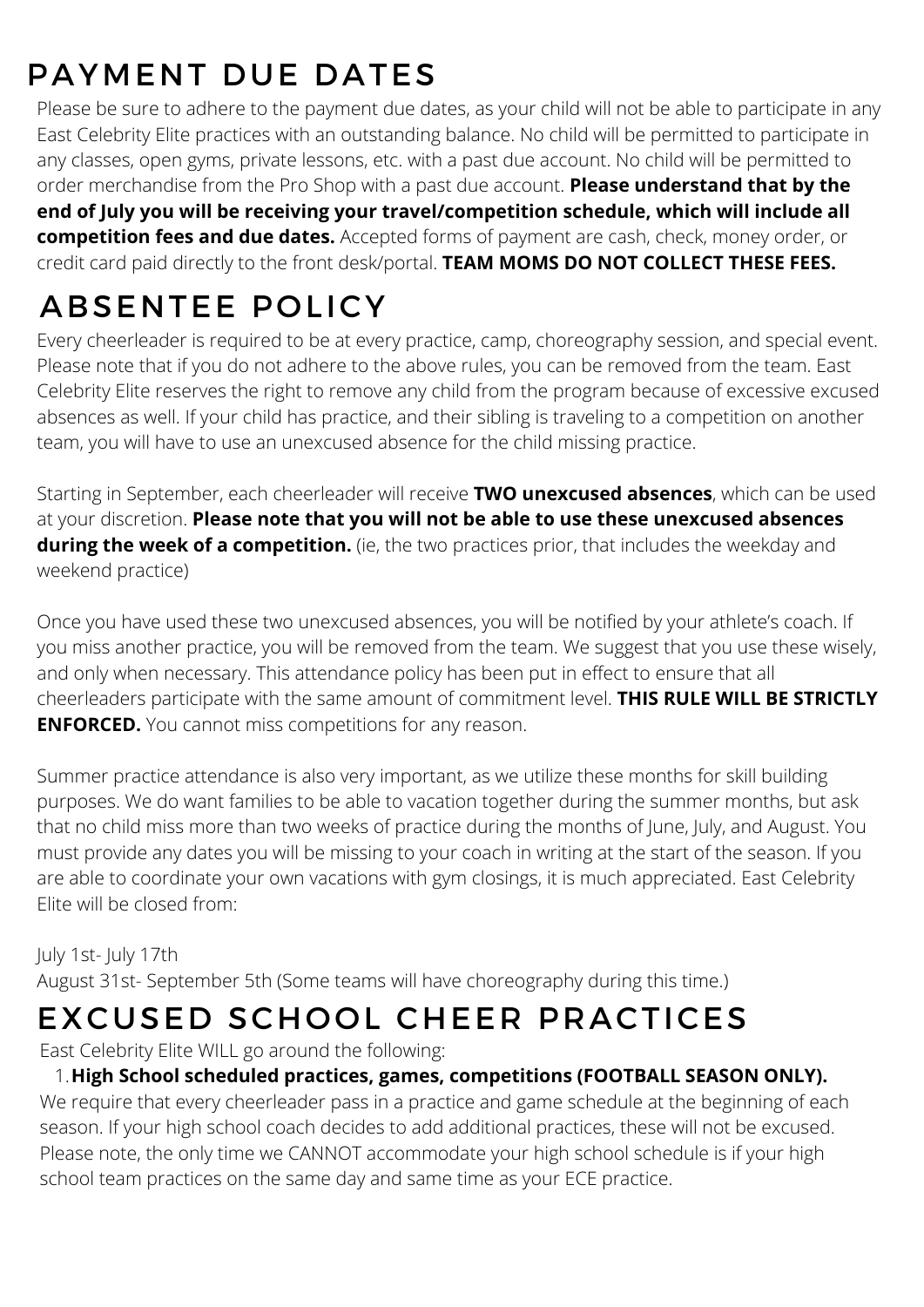East Celebrity Elite WILL NOT go around the following:

- **Youth Cheerleading/Pop Warner** 1.
- **Middle School Cheerleading** 2.

East Celebrity Elite WILL NOT allow the following:

- **Youth Cheerleading/Pop Warner (WINTER SEASON- beginning December 1st)** 1.
- **Middle/High School Competitive Cheer (WINTER SEASON- beginning December 1st)** 2.

# DIFFERENCE BETWEEN EXCUSED AND UNEXCUSED ABSENCES

An excused absence is an absence when a child is sick and has a doctor's note. If your child has a school event, and it is a grade on their report card, a note from the school is required. Unexcused absences can be used for school banquets, birthday parties, communions, etc. If your child is sick without a doctor's note, this is unexcused. We realize for situations such as the flu, migraine, etc., you do not always take your child to the doctor. This is why we give you two unexcused absences.

# INJURIES AND RETURNING TO PRACTICE/COMPETITION

A written doctor's release will be required for your child to return to practice following an injury. If a replacement is needed to temporarily fill in for competition, the athlete will return when they are released AND when it is the best fit for the team. If it is too much pressure, or if the time constraints are too small, we may have to delay the return of the athlete if it is better for the team. This decision will be made by the coaches and owners.

# VACATIONS

Please do not schedule any vacation plans for the Christmas or February School breaks. Senior Level 6 teams, do not schedule vacations in April because of Worlds. If you are new to the program, and have already scheduled vacations, please tell the coaches at your next practice. Vacationing in the summer months is allowed, but you must give your coaches those dates at the start of the season.

# TEAM MOMS

Each team at East Celebrity Elite will be assigned a "team mom". The function of the team mom is to help disseminate information, collect forms, organize functions, etc. You will be notified of your team mom once teams have been selected.

# CONTACT

Please feel free to contact an ECE Owner with any of your needs throughout the season. You can email us at any time. While you can speak to any of us regarding any and all issues, it will benefit you to contact specific people depending on your needs. Please use the info on the next page as a reference. Please **DO NOT contact coaches, owners, or front desk staff via Facebook Messenger.**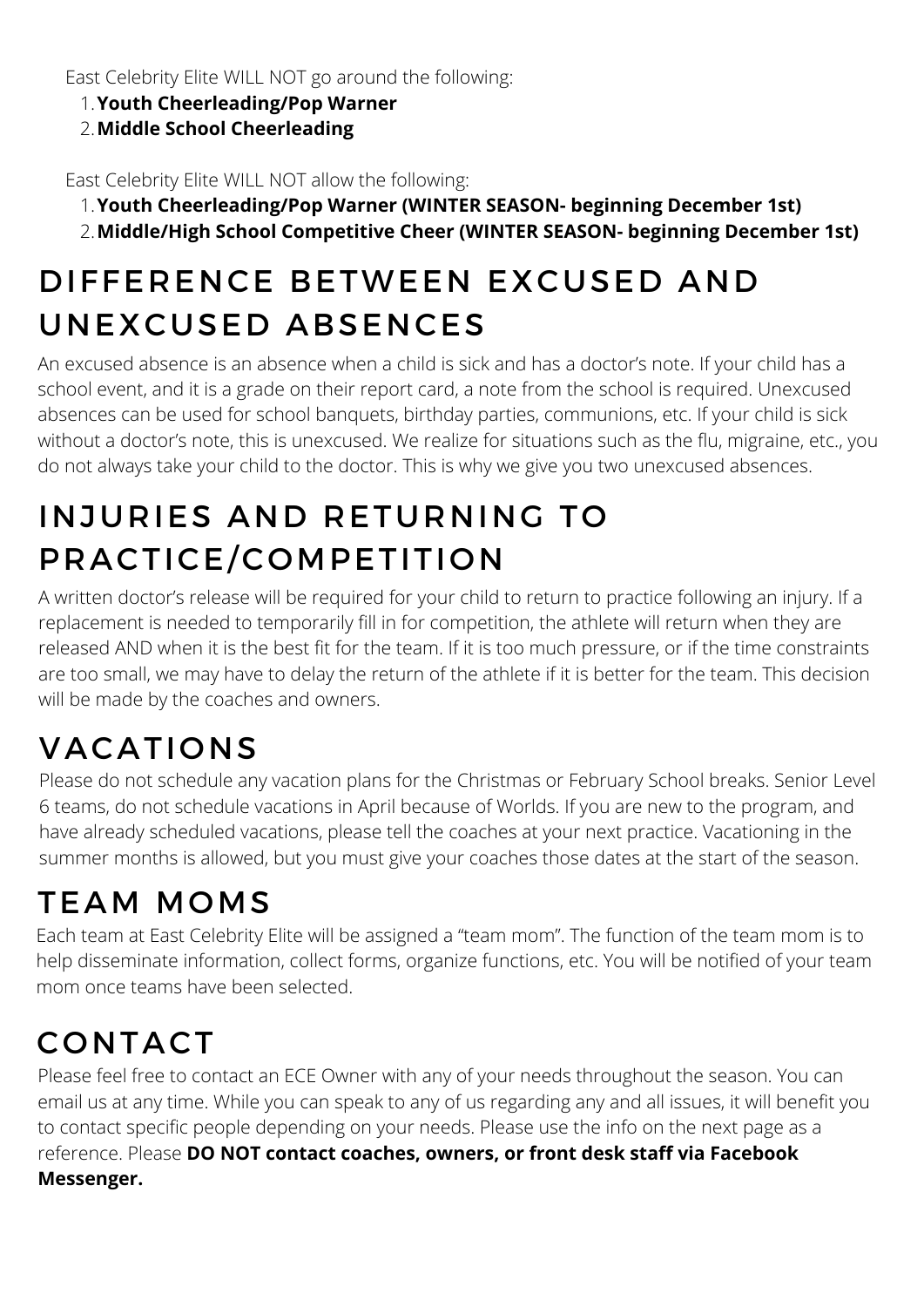**CLASSES/CLINICS:** To sign up for classes and clinics please email [ECE.LondonderryNH@g](mailto:FrontDesk@ececheer.com)mail.com

**BILLING/ACCOUNTS:** With any questions about your account, or to pay a balance please email [EC](mailto:FrontDesk@ececheer.com)E.LondonderryNH@gmail.com

**UNIFORMS/SNEAKERS:** Please contact Cheryl for all questions regarding uniforms and sneakers. Cheryl's Email: [CPasinato@varsity.com](mailto:CPasinato@varsity.com)

**PARENTAL CONCERNS/TEAM ISSUES:** Please contact Cassie with any issue you may have throughout the season. Please understand certain concerns will not be addressed (such as your child's placement in routine choreography).

#### **Gym Email:** [Info@ececheer.com](mailto:Info@ececheer.com)

ABSENCES: Please contact your coaches directly. You will receive their contact information once teams have been selected. Please do not leave a message on the gym phone, or contact any of the owners if your child is going to be absent. YOU MUST CONTACT THE COACHES DIRECTLY!

### PRACTICE SCHEDULES

All East Celebrity Elite teams will have their first practice beginning the week of June 6th. A complete practice schedule will be posted with your tryout results. There are two different schedules that will be provided to you when teams are formed.

**Summer Schedule:** The summer schedule will run from **June 6th- August 31st**. All Teams will practice twice per week, but during the months of June, July, and August, there are no scheduled practices on Saturdays or Sundays. Please note- this does not apply to choreography and camp dates, which can sometimes fall on the weekends.

Fall Schedule: September 6th, 2022-April 2023. All teams will practice twice per week for 2-3 hours per practice. One practice will be held on a weekday, and one practice will be held on either a Saturday or a Sunday. One hour of practice will be held with tumbling instructors.

## RULES AND REGULATIONS-GENERAL

- 1. Only registered athletes are allowed in the practice area. Siblings, family members, friends, etc. are not allowed in the practice area. Students who are not in a class/private lesson must not be in the gym.
- All spectators in viewing area must keep conversation positive and refrain from criticizing other 2. children, coaches, etc. This area is intended to be for your enjoyment. If this area becomes a negative atmosphere, ECE reserves the right to close the viewing area.
- 3.The television in the parent viewing area will be turned on only during the last week of each month.
- 4. No food or gum in the gym.
- 5. All trash must be disposed of in proper trash receptacles.
- All choreography and music is highly protected and should not be shared, traded, shown, or 6.discussed with others. NO videos or music should be uploaded to any online site such as YouTube, Facebook, Twitter, Instagram, SoundCloud, etc.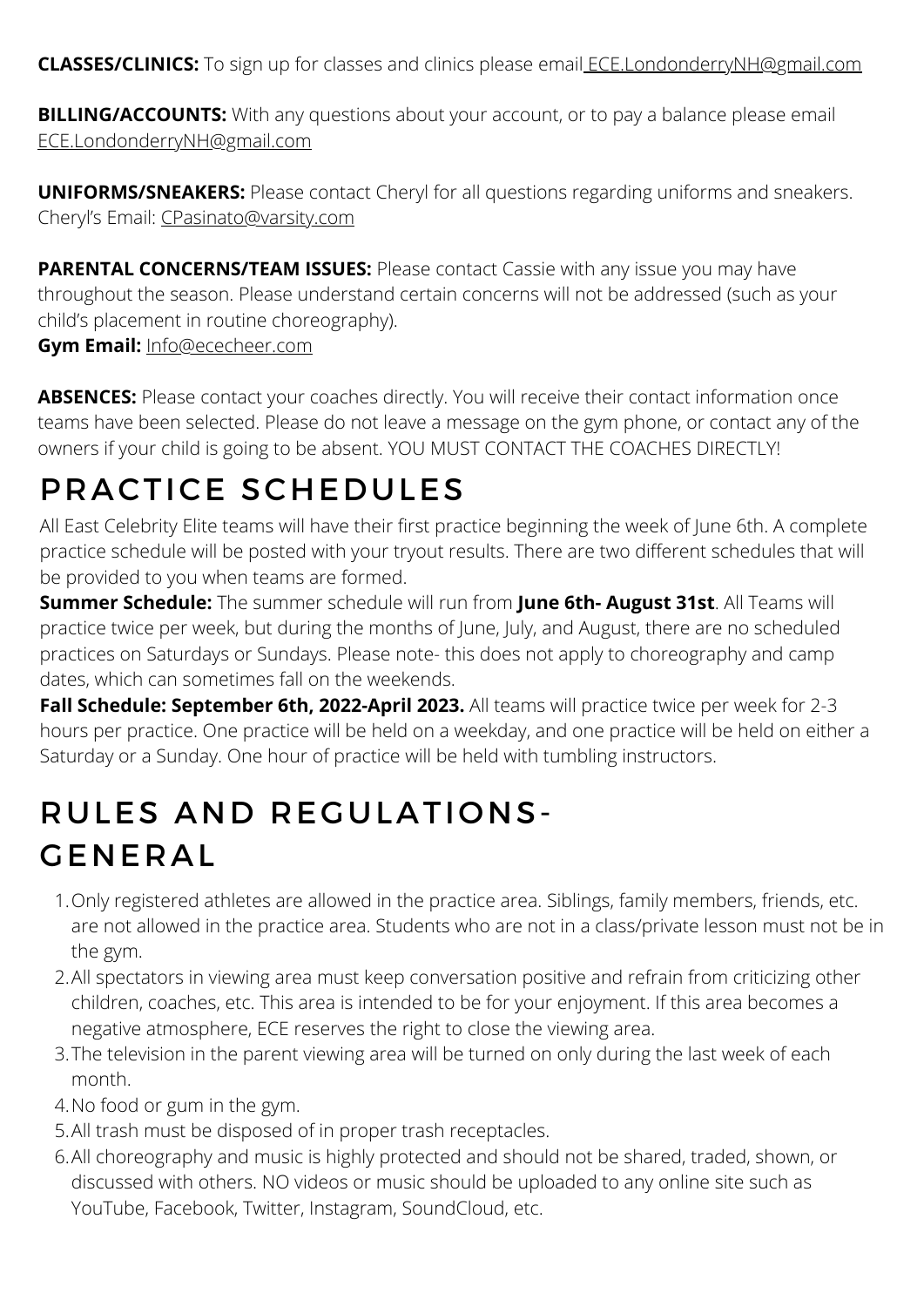- Every cheerleader AND parent must uphold the ideals and morals that the East Celebrity Elite 7. program abides by. That includes being a team player, showing respect for all members of all teams, including their own, other teams in the gym, and competing teams. No foul language should be used at any time while representing ECE. If for any reason we find that a cheerleader or a parent is not upholding these qualities, they will be asked to leave the program. No parent should speak negatively about any child in the program, including their own.
- East Celebrity Elite reserves the right to name alternates to any team in the program at any time 8. during the year. Any child that is an alternate is required to pay tuition.
- Please be aware that our employee office and staff room are exclusively for our staff. If you need 9. to speak to a coach or staff member during working hours please email the gym and we will schedule a meeting.
- 10. No parent should interrupt a coach or instructor during practice or class. If there is an issue that you need to discuss, please email the gym and we will schedule you a meeting.
- 11. No East Celebrity Elite cheerleader is allowed to compete with any other all-star program.
- 12. No cheerleader is allowed to wear any jewelry during practices or competitions.
- 13. All East Celebrity Elite members must wear ONLY East Celebrity Elite apparel during competitions. No pajama pants or street clothes are to be worn at any time. Also, no skirts are to be unbuttoned or top to be unzipped. We want our athletes to represent our gym in a positive way.

## PARKING RULES

Be sure to park in a designated spot in the parking lot. DO NOT block other tenants/businesses or block traffic. Violators will be towed at the car owner's expense.

## **WEBSITE**

- The ECE website and emails must be checked regularly for any and all updates. 1. [WWW.ECEcheer.com](http://www.ececheer.com/)
- 2.The website and email are our primary means of communication at East Celebrity Elite. Any information that needs to be disseminated to students and parents will be posted there and emailed to you via your team moms.
- All completed forms and information must be turned into the East Celebrity Elite office as 3. requested.
- Message boards and other areas of the website must be used appropriately. Abusive language or 4. inappropriate behavior will not be tolerated.

## HEALTH

- 1. You must provide ECE with your current health insurance and emergency information.
- 2. You must inform ECE of any medical condition that may limit or prevent participation in any activities.
- 3. Immediately notify ECE of any injury sustained as a result of a sanctioned ECE activity.
- Provide a written physician's note if you are unable to participate, including the duration of the 4. time that your participation is limited.
- Provide ECE with a list of medications that you are currently taking. 5.
- 6.All athletes must refrain from the use of illegal drugs, alcohol, tobacco, or any other harmful substances.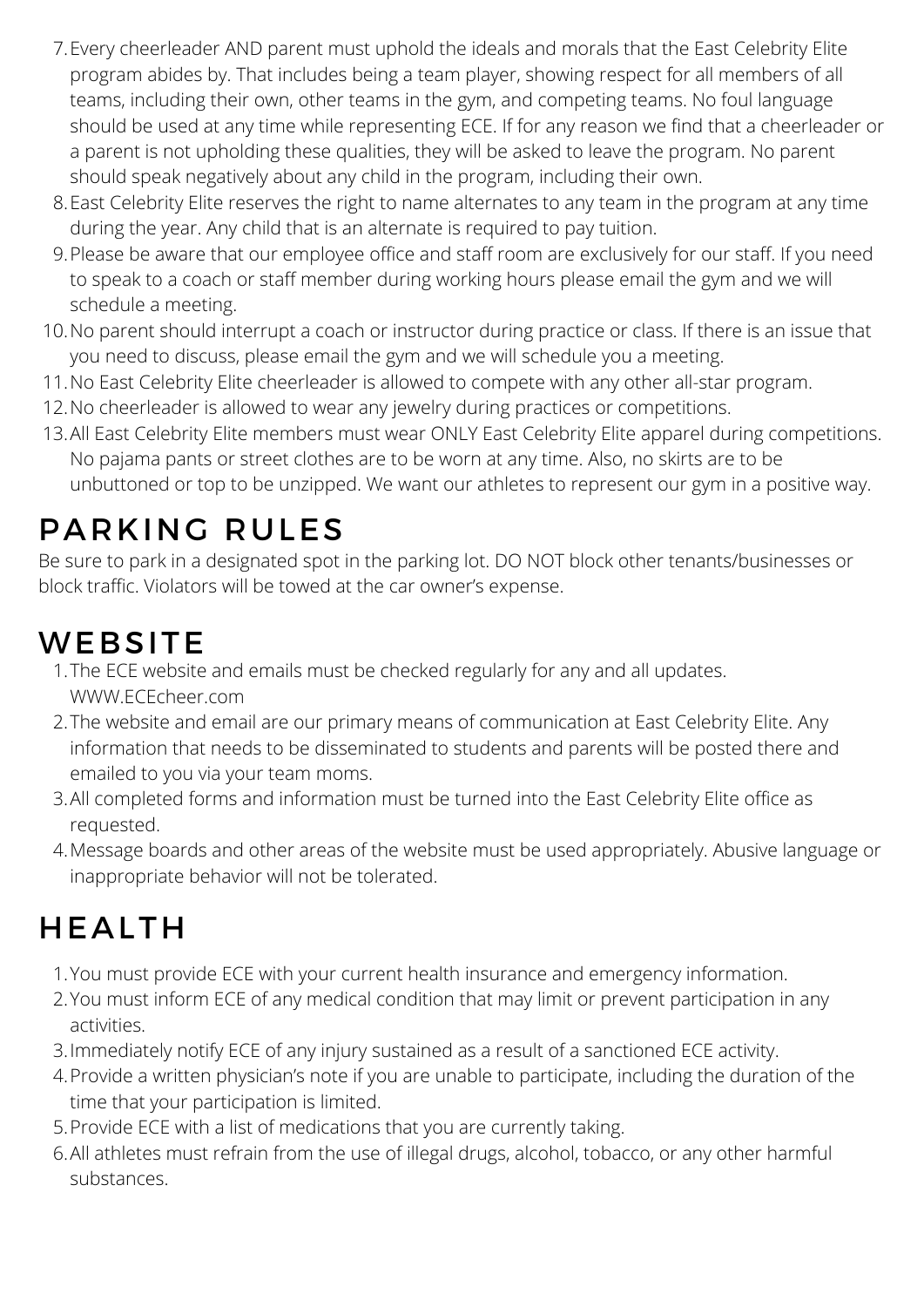# DRESS CODE

- Athletes must maintain a groomed appearance and good personal hygiene at all times. 1.
- 2. Hair must be pulled out of face at practice and events.
- While in any East Celebrity Elite clothing or representing the gym in any way, inside or outside of 3. the gym, we expect each athlete to hold themselves at a high standard and to represent the gym in a dignified and positive manner.
- 4. Socks and sneakers must be worn at all times.
- Jewelry must be removed prior to meeting times. Coaches will not be responsible for holding 5. jewelry.
- 6. No colored nail polish at competitions.
- Dating age students may not show any public displays of affection while in an ECE uniform or 7. clothing. Hand holding is also not acceptable while in uniform.
- All athletes must be in full uniform for all award ceremonies. 8.

# EAST CELEBRITY ELITE CLOTHING/APPAREL

- No one may use the East Celebrity Elite logo or name for any clothing, novelties, or any other use 1. unless authorized by one of the owners.
- Any items that are distributed to any of the East Celebrity Elite athletes, where money is being 2. collected, must be authorized by the owners, and handled by the East Celebrity Elite Pro Shop.
- Anything created without approval will not be accepted, and cannot be worn in the East Celebrity 3. Elite gym, to any competitions, or to any East Celebrity Elite activities.
- PARENTS ARE NOT ALLOWED TO MAKE THEIR OWN APPAREL! THIS INCLUDES ECE, TEAM NAMES, 4. OR SLOGANS!

# TRAVEL/COMPETITIONS

- All families must book their travel arrangements in a timely fashion. 1.
- Please adhere to the hotel block time restraints and book your rooms within the allocated time 2. frame. This will avoid any excess charges, and the hotel selling out.
- Athletes must not leave the gym to travel to an event prior to their last scheduled practices. You 3. must check with your coaches or refer to the website so that you will know the expected dates of departure. Anyone found to have booked their travel before the allowed date will be asked to change their travel plans, or the athlete may be replaced in the routine.
- ALL PARENTS MUST TRAVEL WITH THEIR CHILD ON ALL TRIPS. The East Celebrity Elite staff will 4. not be responsible for chaperoning your child. If you cannot attend for any reason, it is your responsibility to find a parent who is willing to chaperone your child and stay in their room.
- 5. Athletes must arrive to meeting times and competitions on time.
- 6. You must follow the designated travel dates, scheduled meeting times, activity times, etc. set forth by East Celebrity Elite at all competitions.
- All competition dates, venues, and itineraries will be released on the East Celebrity Elite website 7. as soon as we have the information.
- Athletes must be at travel competitions by 4pm on Friday, unless otherwise noted. 8.
- Any child who engages in ILLEGAL activity will be immediately removed from the East Celebrity 9. Elite program. This includes any alcohol or drug use, smoking cigarettes, and vaping. If there are any other illegal activities that are not listed, the above also applies.
- 10. When prizes are given to participants by event companies, only those who participate on the competition floor will receive those prizes.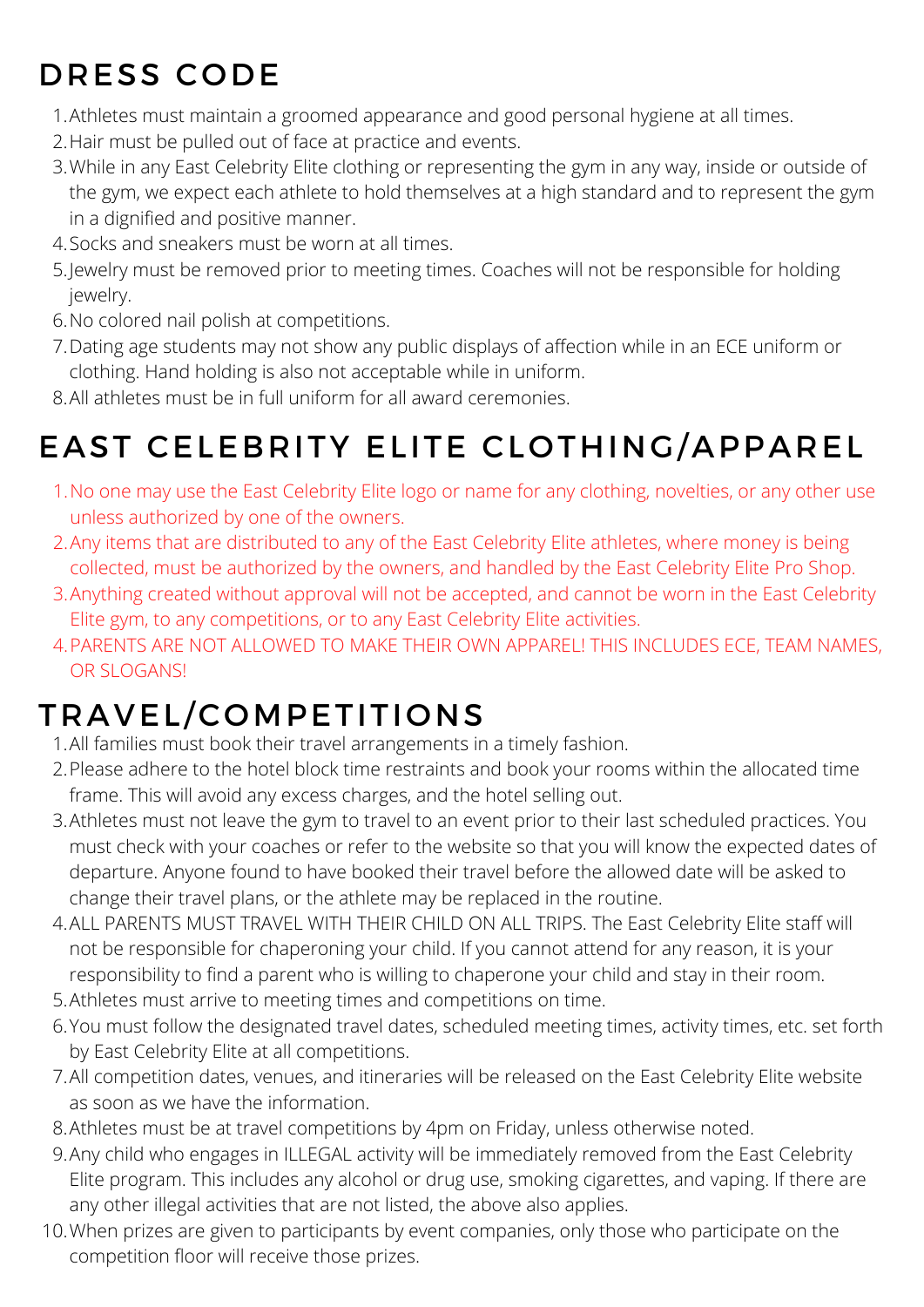- Any prize money (including paid bids to Worlds and The Summit) is the property of ECE, and shall 11. be dispersed at the discretion of the gym. No individual ECE member is entitled to any prize money won by a team. Example- A Worlds team is awarded a paid bid in January. Circumstances have caused the roster to change. The gym can decide that bid money is dispersed to those competing at Worlds, as opposed to those who competed at the bid-earning event.
- 12. You are representing East Celebrity Elite when you travel to a local or out of state competition. We take our reputation very seriously and have worked very hard to be regarded as a respectful program with high morals and ethics. We want to ensure that every child is safe, and in order to do this, we must enforce these rules to the highest degree. We expect all cheerleaders and parents to display a high level of sportsmanship at all times.

# SPORTSMANSHIP/CONDUCT

- Always set a positive example for others. 1.
- 2. Be respectful and courteous to everyone. This includes officials, security at competitions, cheerleaders from other teams, etc.
- 3. Refrain from using abusive language and physical confrontations of any sort.
- Accept placements and awards with dignity and class. 4.
- 5. Always cheer on other teams and gyms.
- 6.Remember that East Celebrity Elite has formed relationships with other gyms, competition companies, etc. throughout the years. You are expected to always uphold proper sportsmanship at all times.
- Remember that your coaching staff will deal with any scoring issues at events. This is not 7. something that parents or cheerleaders should discuss, and under no circumstances should any parent approach a judge or competition official for any reason.
- All cheerleaders and parents must refrain from expressing any negative opinions on public 8. message boards and internet sites. Please do not post negative comments towards any other gyms, competition companies, etc. Please do not make predictions regarding our gym and our teams at the various events we plan to attend. We prefer that athletes and parents refrain from posting on the sites entirely.

### SOCIAL MEDIA GUIDELINES

We realize that there are many platforms of social media including but not limited to Facebook, Instagram, Twitter, etc. All of these give us the opportunity to stay connected and get vital information in a quick and easy fashion. We will be asking the coaches to manage a TEAM FACEBOOK PAGE for each ECE team. This way, the coaches can communicate daily with athletes, and will only invite acceptable people to see that page. All information will continue to be posted on our website as well. We ask that all parents and athletes follow our social media policy and adhere to all rules. If you have any questions, please ask BEFORE you post. If you feel a post is inappropriate, it probably is. We will have a NO TOLERANCE policy for any negativity or inappropriate behavior on social media. This includes parents, athletes, coaches, and staff. Social media is a great way to motivate kids, show support of your gym, congratulate other programs, show new skills gained, and other positive comments. It is not a place to air your dirty laundry or to complain about the program. If you have any issues that you feel strongly about, please speak to the owners of ECE rather than posting on social media.